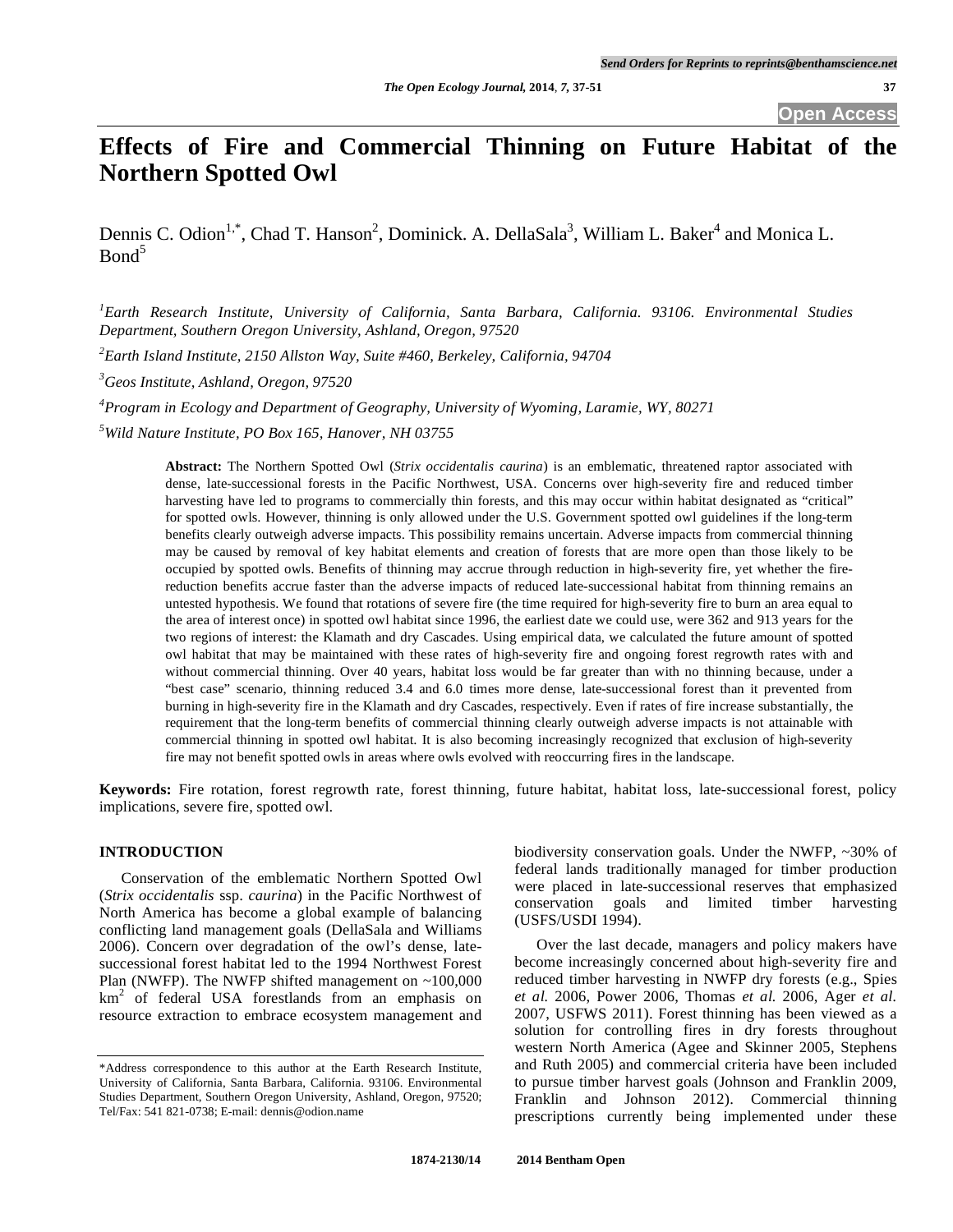criteria may remove up to one-half of forest basal area, and may also include patch cutting or small clear cuts (USDI 2011). Commercial thinning is now proceeding rapidly without a full understanding of the long-term risks.

 For spotted owls, thinning and associated activities often remove or reduce key habitat features in direct proportion to the intensity of the commercial prescription. Key spotted owl habitat features that may be reduced or removed directly or indirectly include high tree density and canopy cover (King 1993, Pidgeon 1995), recently killed pines (*Pinus* spp.) and abundant snags (Pidgeon 1995), multiple tree layers, with abundant medium and small white fir (*Abies concolor*) or Douglas-fir (*Pseudotsuga menziesii*) (King 1993, Pidgeon 1995, Everett *et al.* 1997, Irwin *et al.* 2012), large volume of mature-sized down logs (Pidgeon 1995), shrubs (King 1993, Pidgeon 1995, Irwin *et al.* 2012) and trees with heavy mistletoe infections (Hessburg *et al.* 2008), which are essential for spotted owl nesting (USFWS 2011). Thinning or contemporary harvest near the nest or activity center has been shown to displace Northern Spotted Owls (Forsman *et al.* 1984, King 1993, Hicks *et al.* 1999, Meiman *et al.* 2003). Telemetry studies on California Spotted Owls (*Strix occidentalis* ssp. *occidentalis*) in the Sierra Nevada found that owls avoided Defensible Fuel Profile Zones (an intensive thinning treatment) (USFS 2010). Unoccupied California Spotted Owl territories had a lower probability of re-occupancy after timber harvest, even when habitat alterations comprised <5% of a territory (Seamans and Gutiérrez 2007). In addition, Barred Owls (*S. varia*), which out-compete spotted owls (Dugger *et al.* 2011), use younger and more open forests compared to Northern Spotted Owls (Wiens 2012).

 Studies also have found negative impacts of thinning to northern flying squirrels (*Glaucomys sabrinus*), the primary prey of Northern Spotted Owls in most of its range (Waters and Zabel 1995, Waters *et al.* 2000, Carey 2001, Ransome and Sullivan 2002, Gomez *et al.* 2005, Ransome *et al.* 2004, Bull *et al.* 2004, Meyer *et al.* 2007, Wilson 2008, Holloway and Smith 2011, Manning *et al.* 2012). Negative effects may persist for 15 years or longer (Wilson 2008). In addition, openings between trees from thinning may create barriers, due to predator avoidance, for flying squirrels to cross using its gliding locomotion (Manning *et al.* 2012). Thinning has also been found to have negative effects on the abundance of other main prey species for Northern Spotted Owls such as red-backed voles (*Myodes californicus*) (Suzuki and Hayes 2003) and woodrats (*Neotoma cinerea, N. fuscipes*) (Lehmkuhl *et al.* 2006).

 Because of the many conflicts between thinning and spotted owl conservation, some authors have recommended that treatments aimed at controlling fire avoid spotted owl habitat and instead treat vegetation elsewhere that is the most flammable and strategic for accomplishing fuel treatment goals (Gaines *et al.* 2010). The 2011 Recovery Plan for the Northern Spotted Owl, the blueprint for management of this species on federal lands in the region (USFWS 2011), contains the proviso that long-term benefits to spotted owls of forest thinning treatments must clearly outweigh adverse impacts (USFWS 2011). The U.S. Fish and Wildlife agency that developed the plan suggested that benefits over time might accrue from a net increase in habitat because fire disturbances would be reduced (USFWS 2011). But whether the benefits would outweigh the impacts remains uncertain due to limitations of previous assessments.

 Previous assessments of the efficacy of thinning treatments in reducing fire disturbances in spotted owl habitat (Wilson and Baker 1998, Lee and Irwin 2005, Roloff *et al.* 2005, 2012, Calkin *et al.* 2005, Hummel and Calkin 2005, Ager *et al.* 2007, Lehmkuhl *et al.* 2007) have not incorporated the probability of high-severity fires occurring during the treatment lifespan. The effect of this is to overestimate treatment efficacy in potentially controlling fire or fire behavior (Rhodes and Baker 2008). Nor have the effects of recruitment of dense, late-successional forest that act to offset loss from fire been included in prior assessments. In addition, impacts of the kind of commercial thinning treatments being implemented to address dry forest concerns have not been fully considered for the owl or its prey (e.g., Ager *et al.* 2007, Lehmkuhl *et al.* 2007, Roloff *et al.* 2012). Current commercial thinning prescriptions being implemented in dry forests specifically identify desired future conditions to be maintained (e.g. Johnson and Franklin 2009) that have basal area and other structural targets mostly well below the minimum levels that have been found in spotted owl nesting, roosting and foraging habitat (NRF) in dry forests. For example, basal area targets in a project in southwest Oregon designed to demonstrate the thinning prescriptions in dry forest spotted owl habitat were 13.75-27.5 m<sup>2</sup>/ha (USDI 2011), while stands < 23 m<sup>2</sup>/ha very rarely support spotted owl nesting territories (Buchanan and Irwin 1995). In addition, the Recovery Plan (USFWS 2011) permits thinning in core areas, but emphasizes treating areas outside of core areas, so there is a need for assessment of impacts outside core areas as well. Areas outside cores may be essential for foraging and be part of the breeding season home range. Furthermore, owls often move outside core areas (USFWS 2011). Lastly, available habitat outside existing cores may become important to owl recovery, particularly if spotted owls are displaced from higher quality habitat by Barred Owls (Dugger *et al.* 2011).

 To assess whether benefits of commercial thinning outweigh adverse impacts to spotted owls in dry forests (USFWS 2011), quantitative assessments are needed that allow for direct assessment of the amounts of any dense, mature or late-successional habitat that would be reduced by both commercial prescriptions and severe fire. Accordingly, we calculated these amounts by projecting them over 40 years and incorporated into our calculations the effects of forest regrowth. For our calculations, we used empirical data on fire and forest regrowth from the potential habitat within the two dry forest regions where spotted owls occur, the Klamath and dry Cascades of California, Oregon, and Washington, that are subject to thinning. We analyzed each region separately using region-wide data. Conservation planning for spotted owls commonly occurs at the scale of these regions. For our thinning treatment, we chose a "best" scenario for minimizing the amount of dense, latesuccessional forest to be treated (Lehmkuhl *et al.* 2007); while we used an optimistic scenario for treatment efficacy, assuming that a 50% reduction in high-severity fire would occur (Ager *et al.* 2007). We also illustrate the effects of varying treatment amount and efficacy. To calculate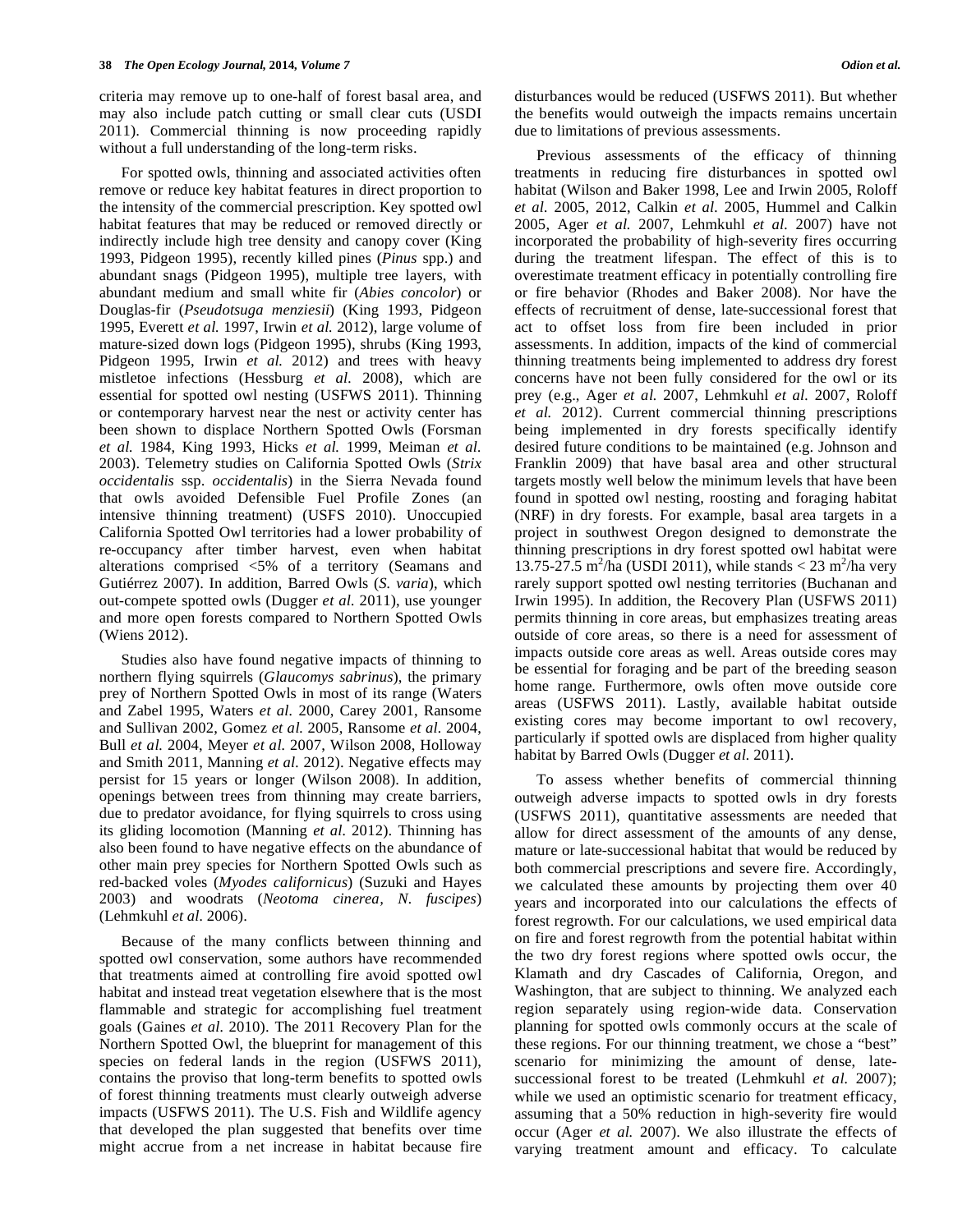rotations of severe fire in the forests of the study area, we used available fire data from a time period, 1996-2011, which includes exceptionally large, rare fire events. Our approach may be useful to managers interested in maintaining habitat for other species that rely on dense forests in fire-prone regions (Odion and Hanson 2013).

# **METHODS**

# **Study Area**

 We analyzed fire and forest recruitment trends in 19,000  $km<sup>2</sup>$  of dry forests in the Klamath and 18,400 km<sup>2</sup> in the Cascades provinces. As in Hanson *et al.* (2009), we analyzed only late-successional, or "older" forests present in 1995, as mapped by Moeur *et al.* (2005). This is a small fraction of the dry forest regions. Our analysis was further restricted to federal lands. Mapping by Moeur *et al.* (2005) corresponds to mid-montane forest zones where Northern Spotted Owls occur. These montane forest zones include forests dominated mainly by true firs (*A. grandis, A. concolor*), Douglas-fir (*Pseudotsuga menziesii*), and Ponderosa pine (*P. ponderosa*): Other conifers found in the central and northern Cascades in dry forests frequented by spotted owls are western hemlock (*Tsuga heterophylla*), western larch (*Larix occidentalis*), and limited amounts of western red cedar (*Thuja plicata*) and Engelmann spruce (*Picea engelmannii*). Forests in the Klamath are noted for high conifer diversity, with species such as incense cedar (*Calocedrus decurrens*) commonly found in the range of spotted owls. A variety of broad-leaved evergreen trees, such as madrone (*Arbutus menziesii*) and tanoak (*Lithocarpus densiflorus*) are also characteristic of these forests (Whittaker 1960).

## **Quantifying Future Habitat**

 We determined existing rates of dry-forest redevelopment following stand initiation in the forests of the study regions as delineated by Mouer *et al.* (2005) using the extensive U.S. Forest Service Forest Inventory and Analysis (FIA) forest monitoring data (http://www.fia.fs.fed.us/toolsdata/). FIA is a monitoring system based on one permanent, random plot per ~2400 ha across forested lands. We excluded plots from forests not used by spotted owls (e.g. lodgepole pine, oak forest) and from non-conifer vegetation and non-federal lands. Most of these plots were already excluded by the mapping by Mouer *et al.* (2005) that delineated the study area.

 An FIA plot consists of a 1-ha area. For tree measurements, this area is sub-sampled with four circular subplots that are 0.1 ha for large-tree sampling and 0.017 ha for smaller-tree sampling (defined by region). The diameterat breast-height (dbh) and crown position of each tree and the ring count from two cores from dominant/codominant trees are measured in each subplot (USFS 2010). Stand age for an FIA plot is determined from the average of all ring counts from sub-plot samples, weighted by cover of sampled trees, and 8 years are added for estimated time to grow to breast height (1.4 m). We used live-tree dbh data to prepare regressions with stand age.

 FIA data were available from 2001-2009, comprising 90% of the plots available within our study area. A total of 581 plots from the Klamath and 441 from the dry Cascades were considered, representing  $13,944$  and  $10,680$  km<sup>2</sup> in each region, respectively. The number would be higher, but we eliminated 139 plots in the Klamath and 141 in the Cascades that had different stand-initiation dates from different subplots of the main FIA plot. This situation occurs throughout the study area due to the patchy nature of mixedseverity fire. Including all the subplots as individual plots creates a larger sample size, but we chose not to do this because some individual locations would be overrepresented. Most importantly, both approaches lead to the same results.

 We analyzed fire severity from 1996-2011 in latesuccessional, or "older" forests mapped by Moeur *et al.* (2005). For 1996-2008, we used the Monitoring Trends in Burn Severity (MTBS) (http://www.mtbs.gov/) data. We used the ordinal classification from MTBS, as MTBS analysts determine for each fire where significant thresholds exist in digital prefire and postfire images, supplemented with plot data and analyst experience with fire effects. In plot data, a composite burn index that sums mortality by vegetation stratum is used to identify high fire severity (see http://www.mtbs.gov/). For 2009-2011, we obtained U.S. Forest Service digital data (http://www.fs.fed.us/postfirevegcondition) and classified these data following Miller and Thode (2007). We could not use pre-1996 MTBS fire severity data because the pre-burn map of spotted owl forest habitat is from 1995 (Moeur *et al.* 2005). From severity data we calculated high-severity fire rotation  $(FR<sup>hs</sup>)$ , the expected time to severely burn an area equivalent to the area of interest once, or the landscape mean interval for severe fire (Baker 2009).

 We calculated annual high-severity fire and forest regrowth rates to future proportions for early-, mid- and mature or late-successional forests, denoted herein by "E," "M," and "L," respectively, using annual time steps. We defined late-successional forests by selecting a value,  $27.5 \text{ m}^2/\text{ha}$ . This amount corresponds with the maximum basal area that would be left according to currently implemented thinning prescriptions (USDI 2011). This is somewhat higher than the minimum basal area where spotted owls have been found to nest in dry forests. For example, the mean value minus one standard deviation in all the dry forest stands studied by Buchanan *et al.* (1995) was  $23 \text{ m}^2/\text{ha}$ . However, we did not want to identify the rate of regrowth to the very minimum basal area that constitutes habitat, but regrowth to a basal area more likely to function as habitat. Mid- and early-successional forests were defined as 13.5- 27.5 and  $\langle 13.5 \text{ m}^2/\text{ha}$  tree basal area, respectively. We separated mid-successional from early-successional forest because, mid-successional forests may be included in thinning treatments, but early-successional forests may not. Thinned forest ("T") was our fourth vegetation state. The forest states are diagramed in Fig. (**1**). The proportion of each state in the landscape at time *t*, defined a vector  $(P_t^E,$  $P_t^M$ ,  $P_t^T$ ,  $P_t^L$ ). Transition probabilities  $\phi_t^{rs}$  equaled the probability that any portion of state *r* at time *t* transitions to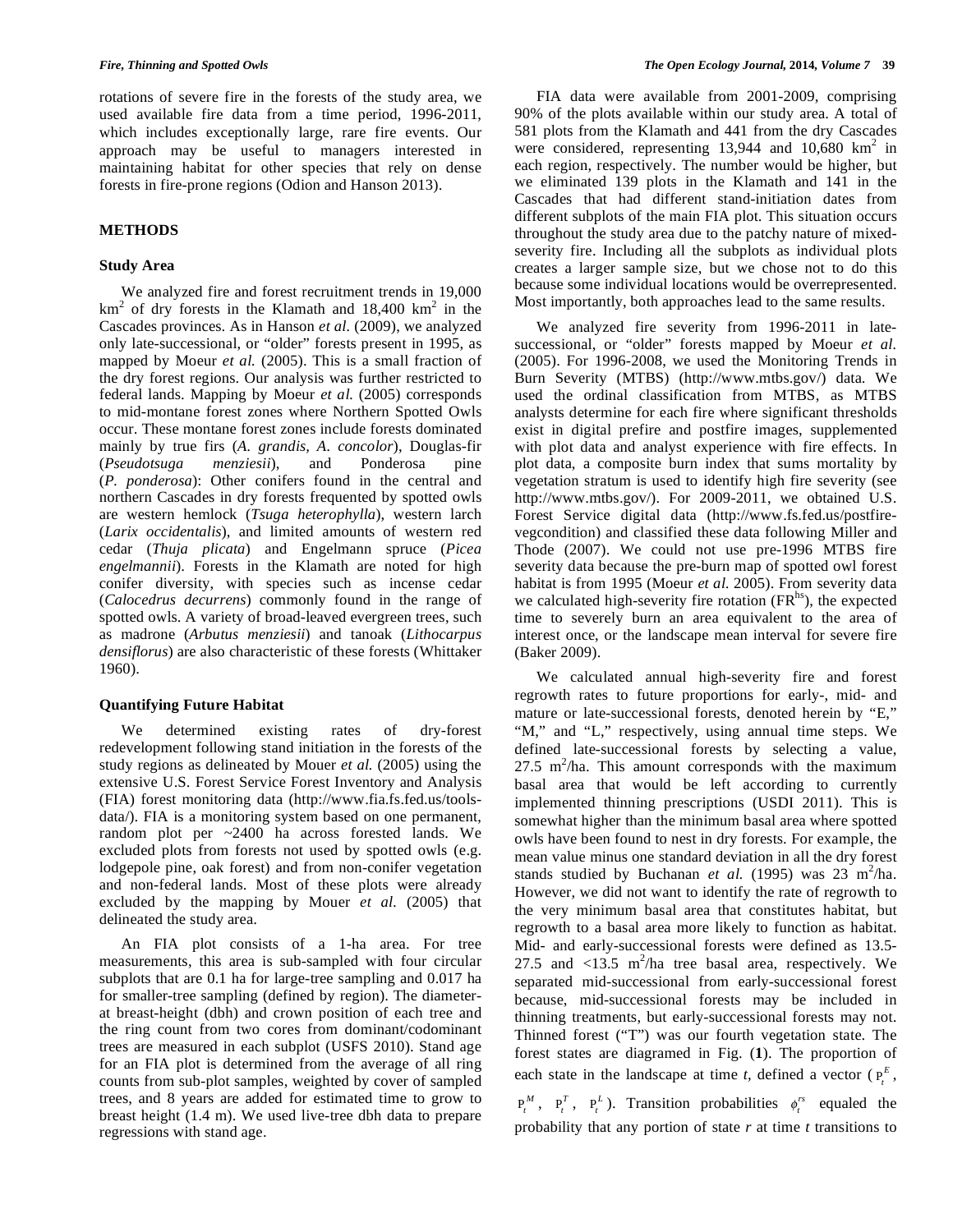

**Fig. (1).** State (boxes) and transition (arrows) model for dry Pacific Northwest Forest vegetation with fire disturbances and thinning. Variables are the transition rates between states indicated by the associated arrow.

state *s* at time  $t + 1$ , allowing calculation of future amounts of each forest type using the following equation:

$$
\begin{bmatrix}\n\phi_t^{EE} & \phi_t^{ME} & \phi_t^{TE} & \phi_t^{LE} \\
\phi_t^{EM} & \phi_t^{MM} & \phi_t^{TM} & \phi_t^{LM} \\
\phi_t^{EM} & \phi_t^{MM} & \phi_t^{TM} & \phi_t^{LM} \\
\phi_t^{ET} & \phi_t^{MT} & \phi_t^{LT} & \phi_t^{LT} \\
\phi_t^{EL} & \phi_t^{ML} & \phi_t^{TL} & \phi_t^{LL}\n\end{bmatrix} = \begin{bmatrix}\nP_t^E \\
P_{t+1}^M \\
P_t^M \\
P_t^T \\
P_{t+1}^L \\
P_{t+1}^L\n\end{bmatrix} \tag{1}
$$

The initial proportions,  $P_{t=0}^{E-L}$  of the three natural-forest states were from the FIA basal-area analyses, with thinned forests considered zero for simplicity and because of lack of data. The annual transition from mid- and late- to earlysuccessional forest from high-severity fire ( $\phi_t^{LE}$ ,  $\phi_t^{ME}$ ) was 1/FR<sup>hs</sup>. Early-successional forests also burned at this rate  $(\phi_t^{EE})$ . Annual rates of forest redevelopment were from the inverse of the growth period  $(1/G<sup>EM</sup>)$  to reach 13.5 m<sup>2</sup>/ha live-tree basal area, or to grow from 13.5 to 27.5  $m^2/ha$  livetree basal area  $(1/G^{\text{ML}})$ , calculated from the regression of live basal area on age (see results). Lower-severity fire can reduce basal area from  $>27.5$  m<sup>2</sup>/ha basal area to <27.5 m<sup>2</sup>/ha. However, this transition is already considered in the regrowth rate, which also incorporates the effects of lowerseverity fires that have occurred on rates of forest redevelopment. Because natural disturbances that may temporarily lower basal area are captured in the transitions from early- to late-successional forest, the transition from late to mid-successional forest was set to zero. Transition rates to thinned forest were based on treatment within 20

years, beginning in year  $t + 1$ , of the mid- and latesuccessional forests present at  $t = 0$  (see Table 1 for annual rate). Based upon the empirical FIA and MTBS data described above, we used these transitions (Table **1**) and Eq. 1 to project forward 40 years (see sample calculation in the Supplementary Materials). We chose this time interval because it represents one cycle of thinning and forest recovery.

 Next, we calculated the effects of varying levels of thinning, and treatment efficacy (in terms of the effect on high-severity fire rotation intervals), over the study period. According to an analysis of a spotted owl landscape by Lehmkuhl *et al.* (2007), a "best" scenario for minimizing the short-term adverse impacts of thinning while reducing fire frequency and severity was one that treated only 22% of the landscape, and limited thinning in nesting, roosting, and foraging habitat to 21% of the area of this habitat. We used this prescription in our calculations to illustrate the effects under a best-case scenario. In our calculations, the amount of mid-successional forest thinning differed between the two regions because amounts of both mid- and late-successional forests were not the same. We also considered the effects of treating from 0 to 45% of forests, holding constant the proportions of treatments that were in late-successional vs. mid-successional forests.

 We assumed that there would be no high-severity fire in treated forests over the treatment lifespan. We additionally assumed that thinning 22% of the landscape would lower the amount of high-severity fire in the unthinned landscape by half. This is based on the findings of Ager *et al.* (2007) who simulated the effects of wildfire ignitions following strategic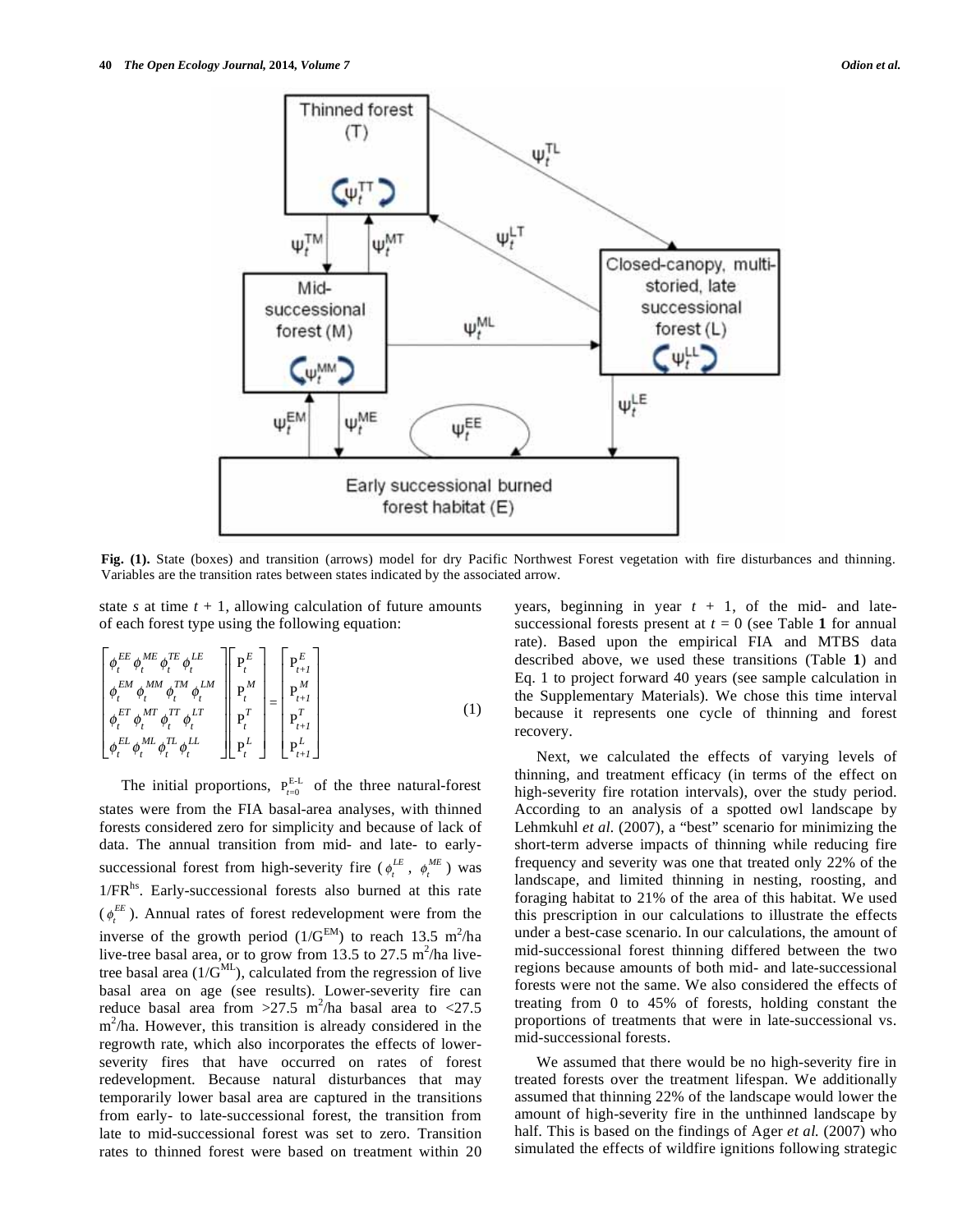**Table 1. Annual transition probabilities used in transition matrices for each scenario analyzed for dry provinces within the range of**  the Northern Spotted Owl. FR<sup>hs</sup> is the high-severity fire rotation. G is the time required for stands to grow from early to **mid- (EM) or mid- to late-successional (ML) forest (see Table 2). K = Klamath, C = Cascades. R is the amount that high severity fire is reduced by thinning (50% reduction at 22 percent of late-successional forest thinned).** 

| <b>Transition</b><br><b>Probabilities</b> | No Treat                                             | <b>Treat</b><br>22%<br><b>Maintain</b>                                                       | <b>Treat</b><br>22%<br>Recover                                                               |
|-------------------------------------------|------------------------------------------------------|----------------------------------------------------------------------------------------------|----------------------------------------------------------------------------------------------|
| $\phi_t^{LE}$                             | $1/\mbox{FR}^{\mbox{\tiny h} \mbox{\tiny s}}$        | $(1/FR^{hs} - R)$                                                                            | $(1/FRhs-R)$                                                                                 |
| $\phi_t^{EM}$                             | $1/G^{\rm EM}$                                       | $1/G^{\rm EM}$                                                                               | $1/G^\mathrm{EM}$                                                                            |
| $\phi_t^{ET}$                             | $\boldsymbol{0}$                                     | $\boldsymbol{0}$                                                                             | $\boldsymbol{0}$                                                                             |
| $\phi_t^{EL}$                             | $\boldsymbol{0}$                                     | $\boldsymbol{0}$                                                                             | $\boldsymbol{0}$                                                                             |
| $\phi_t^{ME}$                             | $2/\mbox{FR}^{\mbox{\tiny h} \mbox{\tiny s}}$        | $2/\mbox{FR}^{\mbox{\tiny h} \mbox{\tiny s}}$                                                | $2/\mbox{FR}^{\mbox{\tiny h} \mbox{\tiny s}}$                                                |
| $\phi_t^{ML}$                             | $1/G^{\rm ML}$                                       | $1/G^{\rm ML}$                                                                               | $1/G^{\rm ML}$                                                                               |
| $\ensuremath{\mathnormal{\phi}}_t^{EE}$   | $1-1/G^\mathrm{EM}$                                  | $1-1/G^\mathrm{EM}$                                                                          | $1-1/G^{\rm EM}$                                                                             |
| $\phi_t^{MM}$                             | $1\text{-}1/G^{\text{ML}}\text{-}(1/FR^{\text{hs}})$ | $1\text{-}1/\text{G}^{\text{ML}}\text{-}(1/\text{FR}^{\text{hs}}\text{-R})$ - $\phi_t^{MT*}$ | $1\text{-}1/\text{G}^{\text{ML}}\text{-}(1/\text{FR}^{\text{hs}}\text{-R})$ - $\phi_t^{MT*}$ |
| $\phi^{MT*}_{t}$                          | $\boldsymbol{0}$                                     | $K = 0.033$<br>$\mathbf{C}=0.018$                                                            | $K = 0.033$<br>$C = 0.018$                                                                   |
| $\phi_t^{TM\dagger}$                      | $\boldsymbol{0}$                                     | $\boldsymbol{0}$                                                                             | $K = 0.033$<br>$C = 0.018$                                                                   |
| $\phi^{TE}_t$                             | $\boldsymbol{0}$                                     | $\boldsymbol{0}$                                                                             | $\boldsymbol{0}$                                                                             |
| $\phi_t^{TT \, \dagger}$                  | $\boldsymbol{0}$                                     | $\boldsymbol{0}$                                                                             | $1\mbox{-}\,\phi^{TL}_t$ - $\phi^{TM}_t\dagger$                                              |
| $\phi^{TL\dagger}_t$                      | $\boldsymbol{0}$                                     | $\boldsymbol{0}$                                                                             | $K = 0.0114$<br>$C = 0.0105$                                                                 |
| $\phi_t^{LM}$                             | $\boldsymbol{0}$                                     | $\boldsymbol{0}$                                                                             | $\boldsymbol{0}$                                                                             |
| $\phi_t^{LT*}$                            | $\boldsymbol{0}$                                     | $K = 0.0114$<br>$C = 0.0105$                                                                 | $K = 0.0114$<br>$C = 0.0105$                                                                 |
| $\phi_t^{LL}$                             | $1$ - $1/\mbox{FR}^{\mbox{\scriptsize hs}}$          | 1 - 1/FR <sup>hs</sup> R- $\phi_t^{LT}$                                                      | 1 - 1/FR <sup>hs</sup> R- $\phi_t^{LT}$                                                      |

\*Only in effect for the first 20 years.

†Does not take effect until after 20 years.

thinning treatments in a spotted owl landscape. When <22% of the landscape was affected at any given time (such as any time prior to year 20 when the full treatment would be incomplete, or after one-time treatments began to recover, or for scenarios with <22% of the landscape treated) the same ratio of area treated to reduction in high-severity fire (22% treat: 50% reduction in fire) was used to reduce the area burned at high severity (see Supplementary Material for an illustration). Thus, the amount that fire was reduced by thinning increased with each year as a function of the total area thinned (all other variables were constant). Ager *et al.* (2007) found little additional effect of treatments in reducing wildfires as treatment level increased beyond 20%, so we did not calculate greater reductions in fire as treatment levels went from 22-45%. However, we additionally calculated future habitat amounts as a function of fire rotation to evaluate the effects of varying treatment efficacy, in which case we did calculate the reduced amount of habitat burned severely. This amount is the dependent variable in our summary figures. Treatment lifespan was assumed to be 20 years (Rhodes and Baker 2008) for "one-time thinning," or maintained in perpetuity over the 40 years for "maintained." A sample calculation using the model (equation 1) is presented in the Supplementary Material.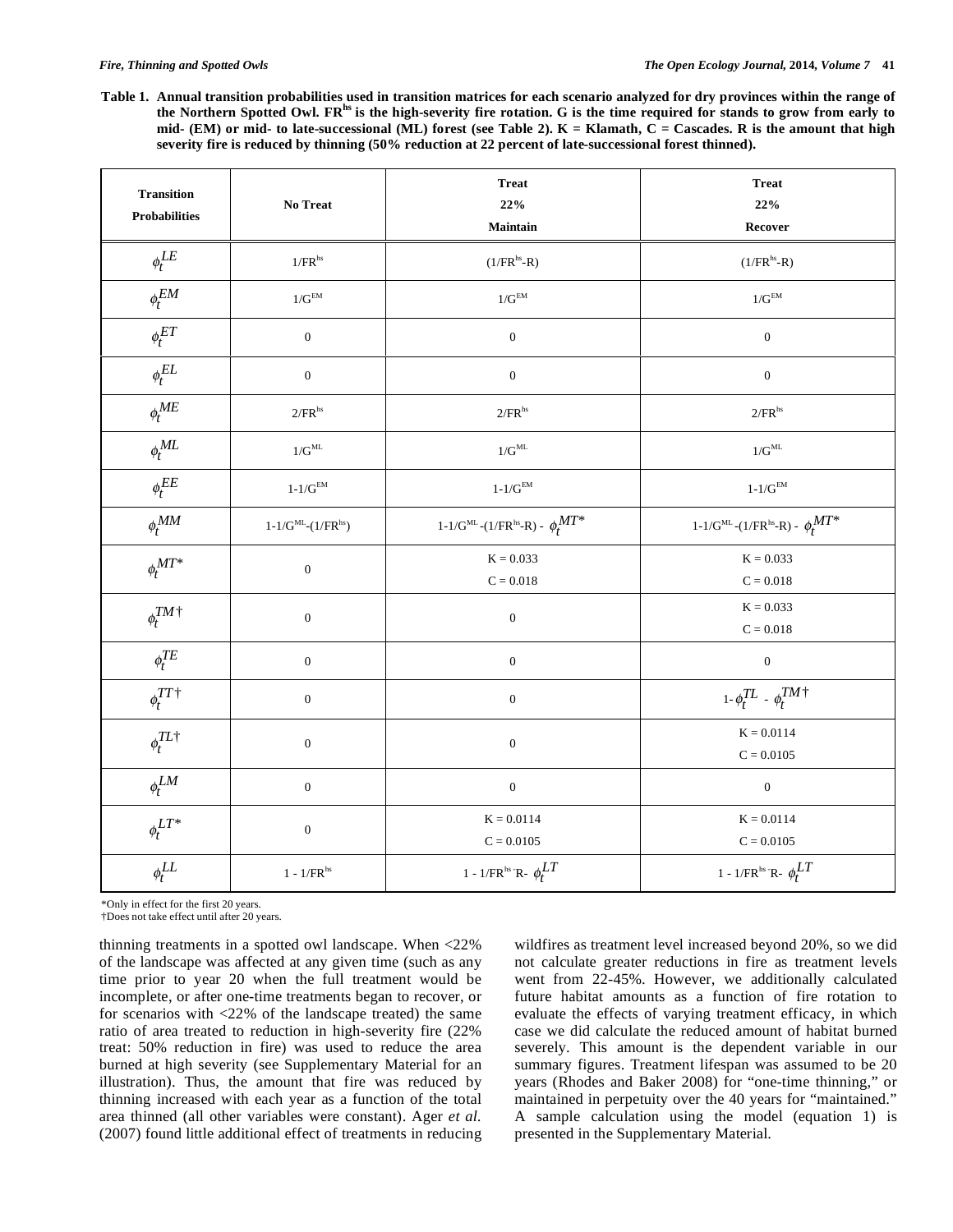

**Fig. (2a-b).** Scatterplots of live-tree basal area per hectare and stand age from US Forest Service FIA data for the A. Klamath region and B. dry Cascades region.

 The only owl habitat we considered for impacts from thinning was suitable nesting, roosting, and foraging (so called NRF habitat). Because treatments aimed at demonstrating the type of thinning to be implemented in spotted owl habitat reduce basal area down to 13.75-27.5  $m^2/ha$ , mostly well-below the minimum amounts for NRF habitat (Pidgeon 1995, Buchanan and Irwin 1998, LeHaye and Gutiérrez 1999), and because treated forests also have reduced amounts of key habitat features like multi-canopy structure, down wood, small firs and mistletoe infections, the area affected by these treatments will largely correspond to the amount of habitat lost. Thinning may also render adjacent, unthinned forest unsuitable or less suitable (Seamans and Gutiérrez 2007), but we did not account for this effect. The lifespan for thinning treatments that we used was 20 years for one-time thinning (Rhodes and Baker

2008), and 40 years for maintained treatments. Transition from late- to early-successional vegetation due to highseverity fire also was considered habitat loss. This may overestimate the impacts of fire on Northern Spotted Owl foraging habitat (Bond *et al.* 2009, USFWS 2011), but the assumption is largely irrelevant due to the low rates of highseverity fire in both study regions in relation to forest regrowth, as described next.

## **RESULTS**

 We found a highly significant relationship between livetree basal area and stand age in both regions (Figs. **2a-b**, Klamath  $n = 442$ , dry Cascades  $n = 304$ ). Much of the variance in the plot data was caused by a modest number of relatively old stands that had much lower basal area for their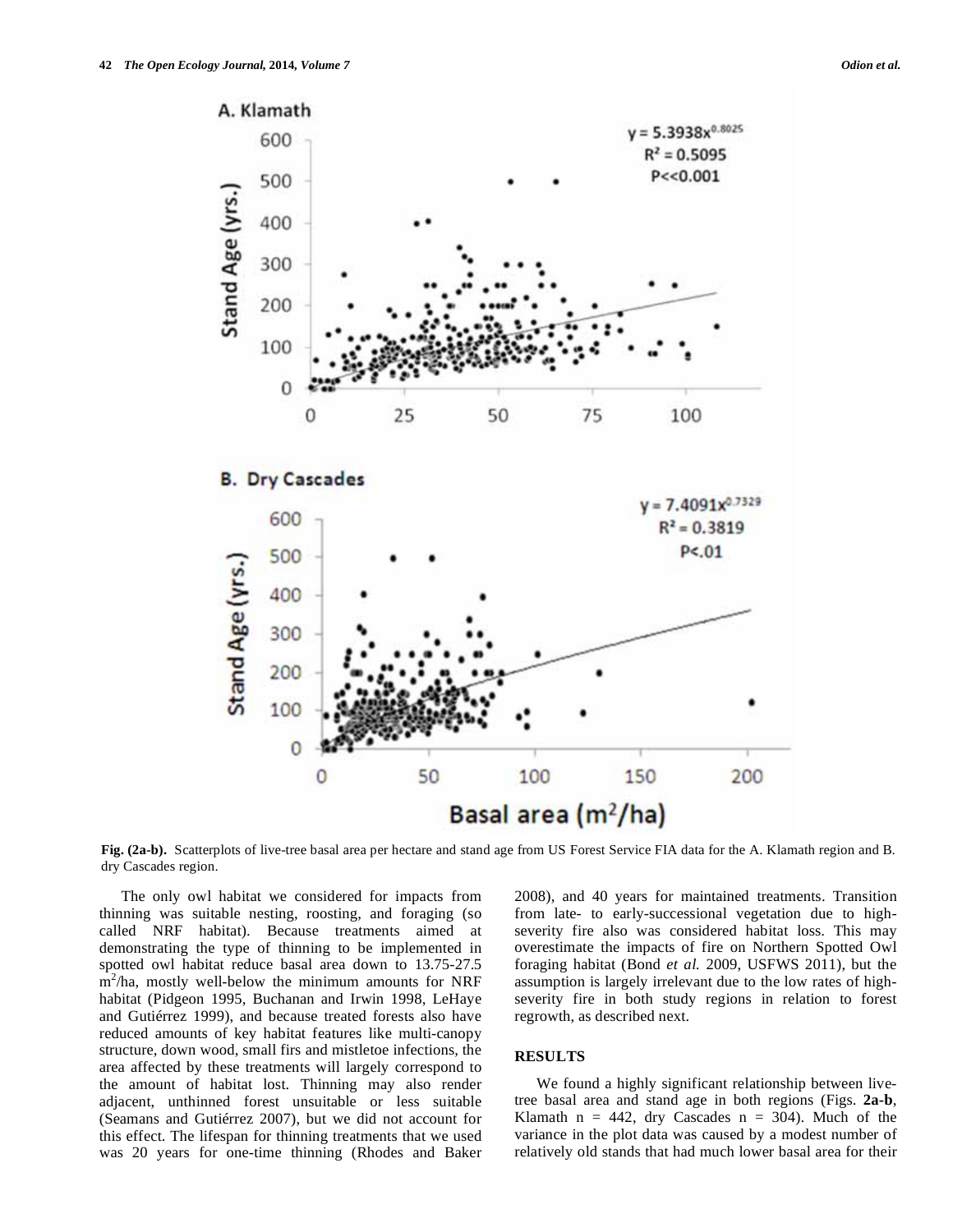**Table 2. Forest Inventory and Analysis (FIA) plot parameters for the Klamath and dry Cascades provinces, California, Oregon, and Washington, based on most recent survey data from 2001-2009. Also shown are the amounts of time after fire that is takes forest to regrow to the specified live basal area (BA) thresholds using the regression equations shown in Figs. (2a-b).**  <sup>a</sup>These plots have 2 or more stand ages associated with them due to different disturbance histories within the main FIA **plot.** 

| <b>Entity</b>                                                 | Klamath | <b>Dry Cascades</b> |
|---------------------------------------------------------------|---------|---------------------|
| Number of plots (total)                                       | 581     | 445                 |
| Number of plots excluded from analysis†                       | 139     | 141                 |
| Initial ( $P_{t+0}^{E}$ ) early-successional forest (%)       | 9       | 14.5                |
| Initial ( $P_{t+0}$ ) mid-successional forest (%)             | 14.4    | 26.9                |
| Initial ( $P_{t+0}^L$ ) late-successional forest (%)          | 76.6    | 55.6                |
| Regrowth period, 0-13.5 $m^2/ha$ live BA (yrs)                | 44      | 53                  |
| Regrowth period, $13.5-27.5$ m <sup>2</sup> /ha live BA (yrs) | 32      | 36                  |
| Regrowth period, 0-27.5 $m^2$ /ha live BA (yrs)               | 76      | 89                  |
| High-severity fire rotation                                   | 362     | 913                 |

†These plots have 2 or more stand ages associated with them due to different-aged sub-plots within the main FIA plot.

age than did other plots. The amount of time following disturbance needed for regenerating forests to reach live-tree basal area >  $27.5 \text{ m}^2$ /ha was 77 and 90 years, respectively, for the Klamath and dry Cascades (Table **2**).

 Using the MTBS data, the rotation for high-severity fire from 1996-2011 was 362 to 913 years in the Klamath and dry Cascades, respectively (Table **2**). At these rates, a total of  $1,221$  and  $325 \text{ km}^2$  of high-severity fire would occur in Klamath and dry Cascades late-successional forests, respectively, in 40 years. With annual regrowth rates of latesuccessional forests that were  $4.5$  to  $>10$  times greater than the rates of fire disturbances (i.e.  $(1/77)/(1/362)$  for the Klamath and  $(1/89)/(1/913)$  for the dry Cascades, and no disturbances other than fire, late-successional forests would eventually come to occupy 83% of the potential forested area in the Klamath and 91% in the Cascades. Thus, over 40 years, late-successional forests in the Klamath increased slightly over their current amount of 77% of the forested landscape FIA plots to 81% or from about 10,668  $km^2$  to 11,335  $km^2$  (Fig. **3a**). In the dry Cascades, where latesuccessional forests were 59% of the forested landscape FIA plots, they increased relatively rapidly to 77% of the forested landscape, or from  $6,253 \text{ km}^2$  to  $8,234 \text{ km}^2$  in 40 years (Fig. **4a**).

 Simulated thinning of 21% of dense, late-successional forest of the Klamath landscape meant that a total of 2,225 km<sup>2</sup> would be reduced, while treatments in mid-successional forests would cover  $840 \text{ km}^2$  to reach a treatment level of 22% of the whole landscape. After the one-time thinning, late-successional forests returned to slightly lower amounts than occurred without thinning after 40 years (Fig. **3a**). The net effect of the one-time thinning was to reduce latesuccessional habitat by 10.7% over the 40-year period, or from an average of 11,086  $km^2$  to 9,996  $km^2$  over 40 years

 $(i.e., 1,090 \text{ km}^2 \text{ less each year on average, Fig } 3b)$ . The amount of dense, late-successional forest that was prevented from burning at high severity was  $16 \text{ km}^2/\text{year}$ , resulting in  $320 \text{ km}^2$  of dense, late-successional forest, which would otherwise have been transformed into early-successional forest, in each year on average over the 40-year period. Therefore, in this scenario, thinning reduced 3.4 times more late-successional forest than it increased. The maintained treatment reduced habitat by 15.3%, from 11,086  $km<sup>2</sup>$  on average over 40 years to 9,396 km<sup>2</sup> (i.e., 1,690 km<sup>2</sup> less each year on average, Fig. **3c**). In both cases, 13% of the habitat loss was from thinning in mid-successional forest that prevented or slowed these forests from developing into dense, late-successional forest. The amount of dense, latesuccessional forest that was prevented from burning at high severity was 20  $km^2$ /year, resulting in 400  $km^2$  of dense, late-successional forest, which would otherwise have been transformed into early-successional forest, in each year on average over the 40-year period. Therefore, the combination of thinning and maintenance reduced 4.2 times more latesuccessional forest than it increased.

 In the Cascades, to treat 22% of the landscape, the thinning scenario targeted  $1,313 \text{ km}^2$  of dense, latesuccessional forest, and  $1,036$  km<sup>2</sup> of mid-successional forest. After the one-time thinning, late-successional forests again returned to slightly lower amounts than occurred without thinning after 40 years (Fig. **4a**). The net effect of the one-time thinning treatment over 40 years was to reduce dense, late-successional forest by an average level of 11.1% (836 km<sup>2</sup> less each year on average, Fig. **4b**). The amount of dense, late-successional forest that was prevented from burning at high severity from the one time treatment was  $3.5 \text{ km}^2/\text{year}$ , resulting in 140 km<sup>2</sup> of dense, late-successional forest, which would otherwise have been transformed into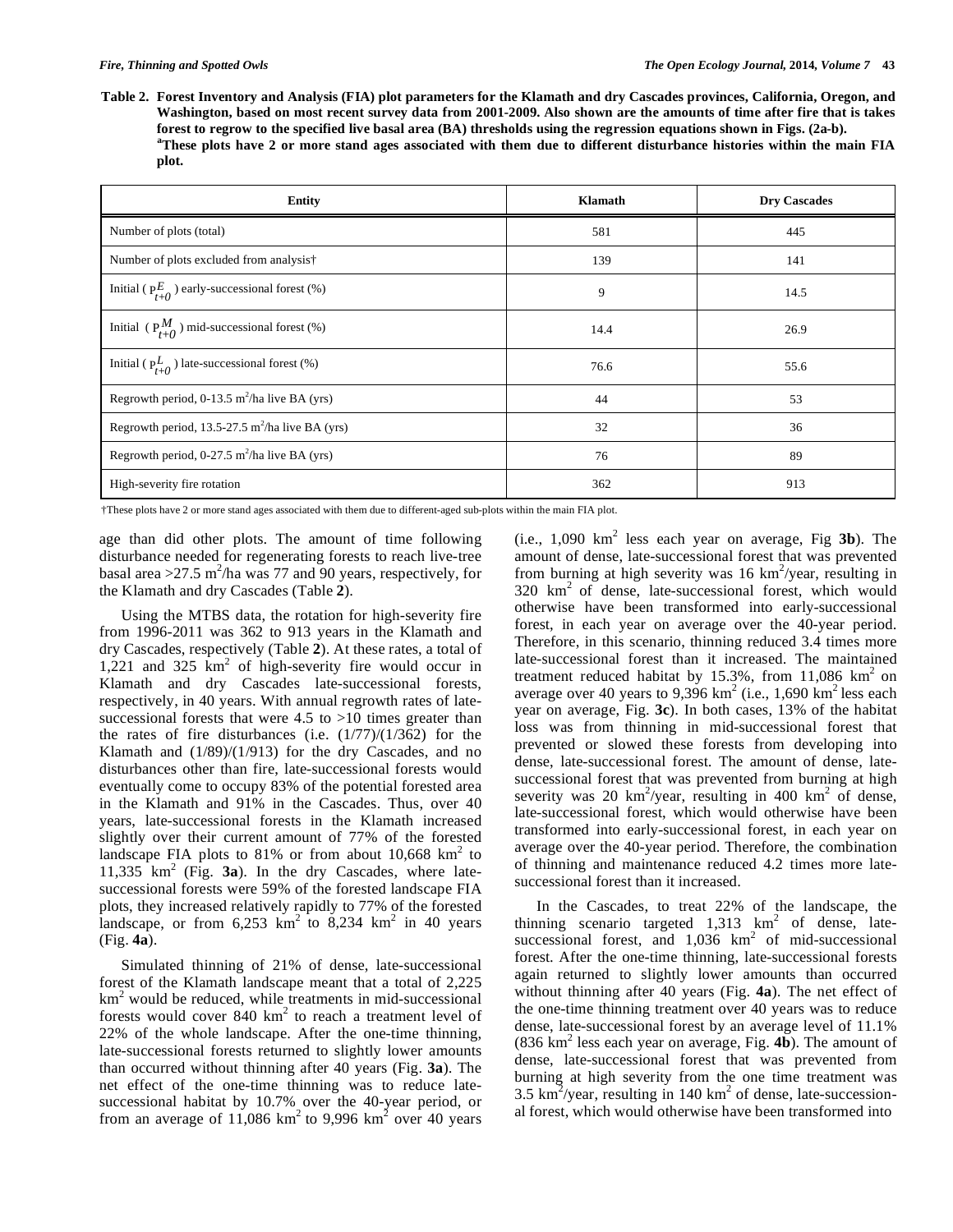

**Fig. (3a-c).** Amounts of the four forest types (early-, mid-, late-successional, and thinned) in the landscape over a 40-year period based on the states shown in (Fig. **1**) and transition rates (Table **2**) for the Klamath province, California, and Oregon, and the following scenarios: A) no treatment; B) one-time treatment of 21% of late-successional forests  $(>27.5 \text{ m}^2/\text{ha}$  live-tree basal area) and 42% of mid-successional forests (= total of 22% of landscape treated) followed by recovery in 20 years to late-successional forest; C) treatment of 21% of late-successional forests  $(>27.5 \text{ m}^2/\text{ha}$  live-tree basal area) and 42% of mid-successional (= total of 22% of landscape treated) forests with future maintenance. We converted proportions of forest types from modeling output to  $km<sup>2</sup>$  using the area estimate from FIA for the Klamath study region.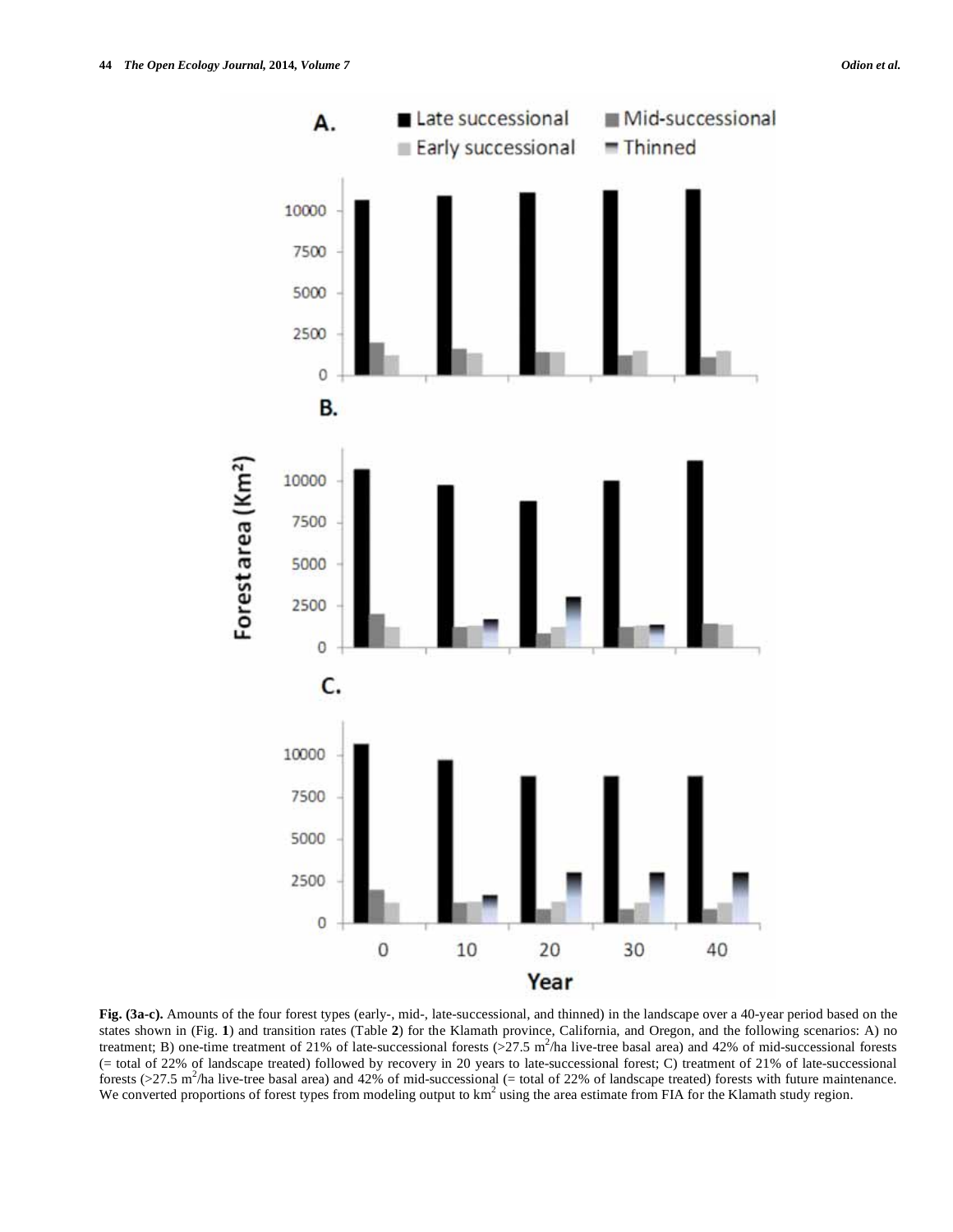

**Fig. (4a-c).** Amounts of the four forest types (early-, mid-, late-successional, and thinned) in the landscape over a 40-year period based on the states in (Fig. **1**) and transition rates (Table **2**) for the dry Cascades province, California, Oregon, and Washington and the following scenarios: **A**) no treatment; **B**) one time treatment of 21% of late-successional forests  $(27.5 \text{ m}^2/\text{ha}$  live tree basal area) and 36% of midsuccessional forests (=22% of landscape treated) followed by recovery in 20 years to late-successional forest; **C**) treatment of 21% of latesuccessional forests ( $>27.5$  m<sup>2</sup>/ha live tree basal area) and 36% of mid-successional forests (=22% of landscape treated) in perpetuity. We converted proportions of forest types from modeling output to  $km^2$  using the area estimate from FIA for the dry Cascades study region.

early-successional forest, in each year on average over the 40-year period. Therefore, thinning reduced 6.0 times more late-successional forest than it increased. The maintained treatment reduced dense, late-successional forest by an

average of  $16.4\%$  (1,212 km<sup>2</sup>less each year on average, Fig. **4c**). Of this reduction, 30% was from the indirect effect of thinning in mid-successional forests, more of which were treated in the Cascades scenario. The amount of dense, late-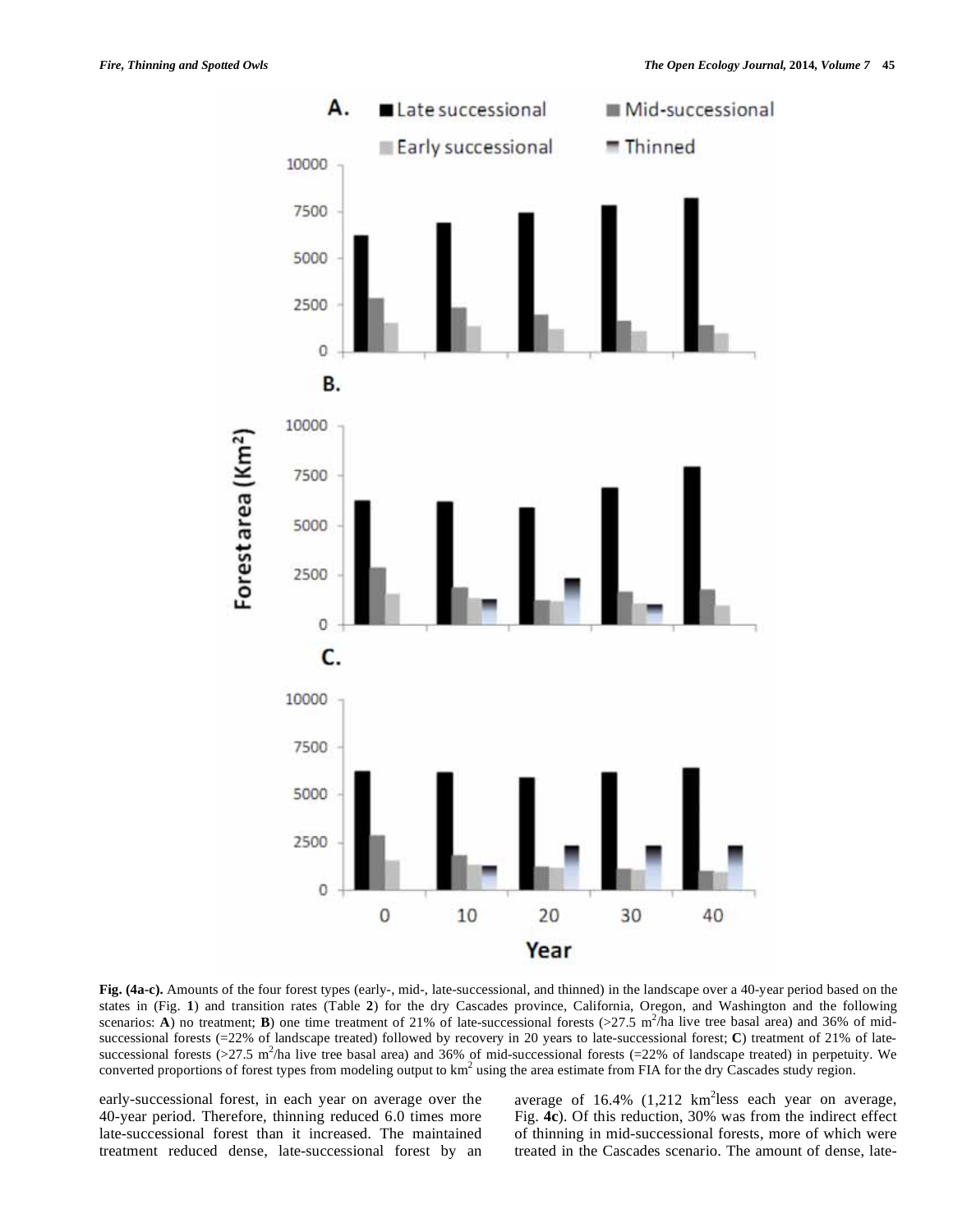

**Fig. (5).** Net amount of habitat lost over 40 years compared to the no-treatment scenario as a function of treatment of 0-45% of the landscape. The amount of late-successional forest treated was held constant at 21% of the area of this forest, except at very low levels of treatment. The amount of mid-successional forest treated varied from zero at very low treatment levels, to a large proportion of the midsuccessional forests when 45% of the landscape was treated, particularly in the Klamath region.

successional forest that was prevented from burning at high severity from the maintained treatment scenario was 4.5  $km^2$ /year, resulting in 180 km<sup>2</sup> of dense, late-successional forest, which would otherwise have been transformed into early-successional forest, in each year on average over the 40-year period. Therefore, the combination of thinning and maintenance reduced 6.7 times more late-successional forest than it increased.

 As treatment level increased from 11 to 22%, habitat loss doubled (Fig. **5**). With 22% of the landscape treated, the effect of reducing fire by 50% in the rest of the landscape was reached, and there was no further reduction in fire with increasing treatment amount. With less fire prevented per km<sup>2</sup> treated, the rate of habitat loss increased as treatment went from 22 to 45% of the landscape.

We also assessed the effect of holding treatment level constant and varying the efficacy of treatments. Even if treatment efficacy was considerably greater than we assumed and rotations of high-severity fire substantially longer than twice their current length, the amount of dense, latesuccessional forest habitat that would be reduced due to thinning would only be slightly lower (Figs. **6a-b**). With complete elimination of fire over 40 years as a result of treatments, the amount of dense, late-successional forest would be 9-10% less than with no treatment. This becomes a large amount of habitat loss over time.

## **DISCUSSION**

 We found that the habitat recruitment rate exceeded the rate of severe fire by a factor of 4.5 in the Klamath and 10 in the dry Cascades, leading to a deterministic increase in dense forest habitat over time, assuming no other disturbance events. In contrast, previous published assessments of fire on spotted owls have not explicitly considered fire and forest regrowth rates (Wilson and Baker 1998, Lee and Irwin 2005, Roloff *et al.* 2005, 2012, Calkin *et al.* 2005, Hummel and Calkin 2005, Ager *et al.* 2007, Lehmkuhl *et al.* 2007). Not including the probability of high-severity fire, which is low, leads to highly inflated projections of the effects of thinning versus not thinning on high-severity fire (Rhodes and Baker 2008, Campbell *et al.* 2012).

 Our calculations of thinning effects included rates of forest regrowth along with high-severity fire. The calculations illustrate how the requirement that the long-term benefits of thinning clearly outweigh adverse impacts (USFWS 2011) is not attainable as long as treatments have adverse impacts on spotted owl habitat. This is because the amount of dense, late-successional forest that might be prevented from burning severely would be a fraction of the area that would be thinned. Under our "best case" scenario, thinning reduced dense, late-successional forest by 3.4 and 6.0 times more than it prevented such forest from experiencing high-severity fire in the Klamath and dry Cascades, respectively, similar to findings in a recent unpublished report by U.S. Forest Service scientists from the Pacific Northwest Research Station (Raphael *et al.* 2013). This would not be a concern if thinning effects were neutral, but the commercial thinning prescriptions being implemented call for forests with basal area reduced by nearly half to 13.5-27.5  $m^2/ha$ , which is mostly well below the minimum level known to function as nesting and roosting habitat (ca. 23 m<sup>2</sup>/ha) (Buchanan *et al.* 1995, 1998). Thus, if dense forests are subjected to these treatments, much of the impacted area would no longer have minimum basal area needed to function as nesting and roosting habitat. Even an immediate doubling of fire rates due to climate change or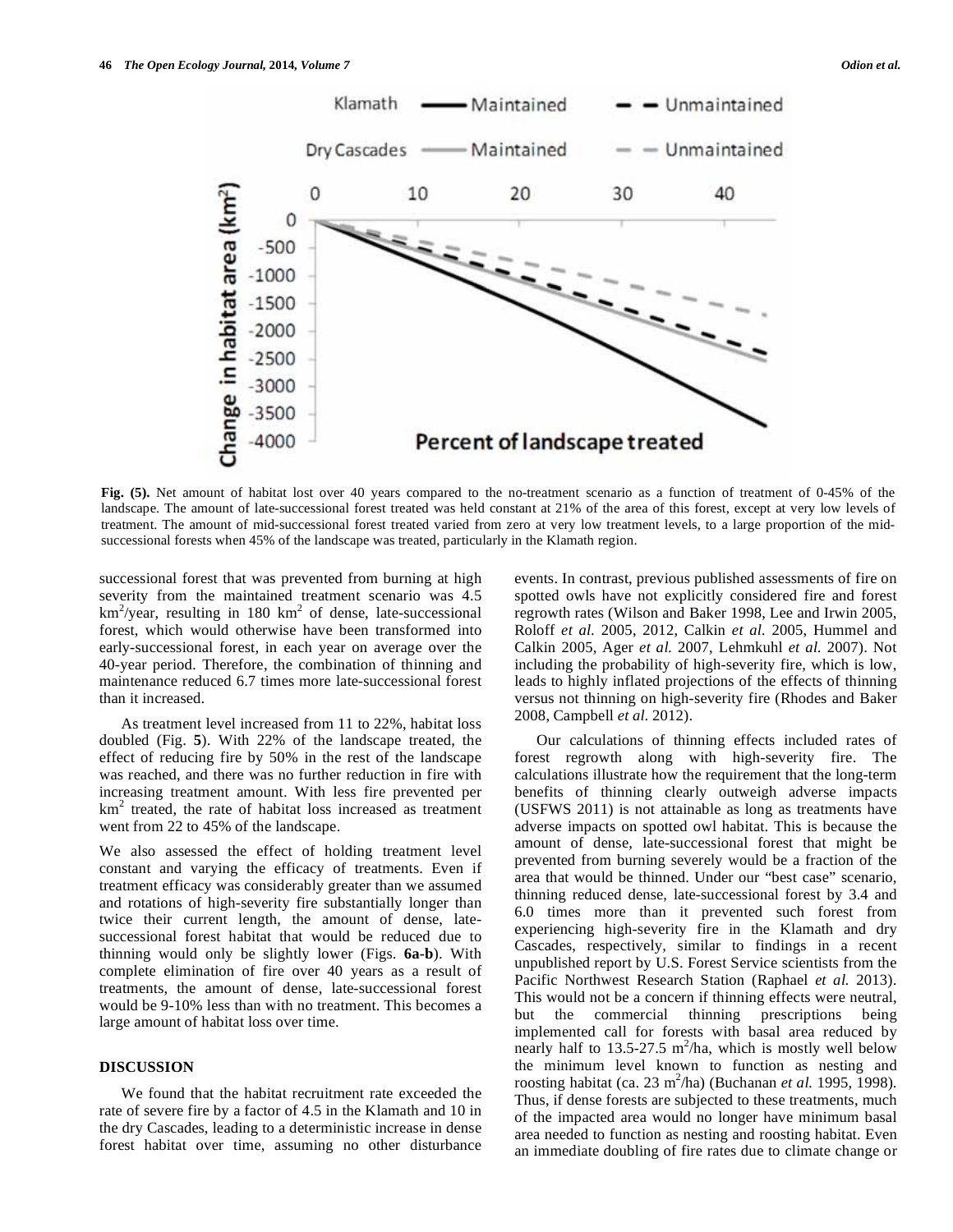

**Fig. (6a-b).** Amount of forest habitat in the range of the Northern Spotted Owl in the A. Klamath, and B. dry Cascades 40 years in the future as a function of the average high severity rotation over that time period, and longer rotations.

other factors would result in far less habitat affected by highseverity fire than thinning. In addition, much of the highseverity fire might occur regardless of thinning, especially if the efficacy of thinning in reducing high-severity fire is reduced as fire becomes more controlled by climate and weather (Cruz and Alexander 2010). Clearly, the strategy of

trying to maintain more dense, late-successional forest habitat by reducing fire does not work if the method for reducing fire adversely affects far more of this forest habitat than would high-severity fire, and the high-severity fire might occur anyway because it is largely controlled by climate and weather.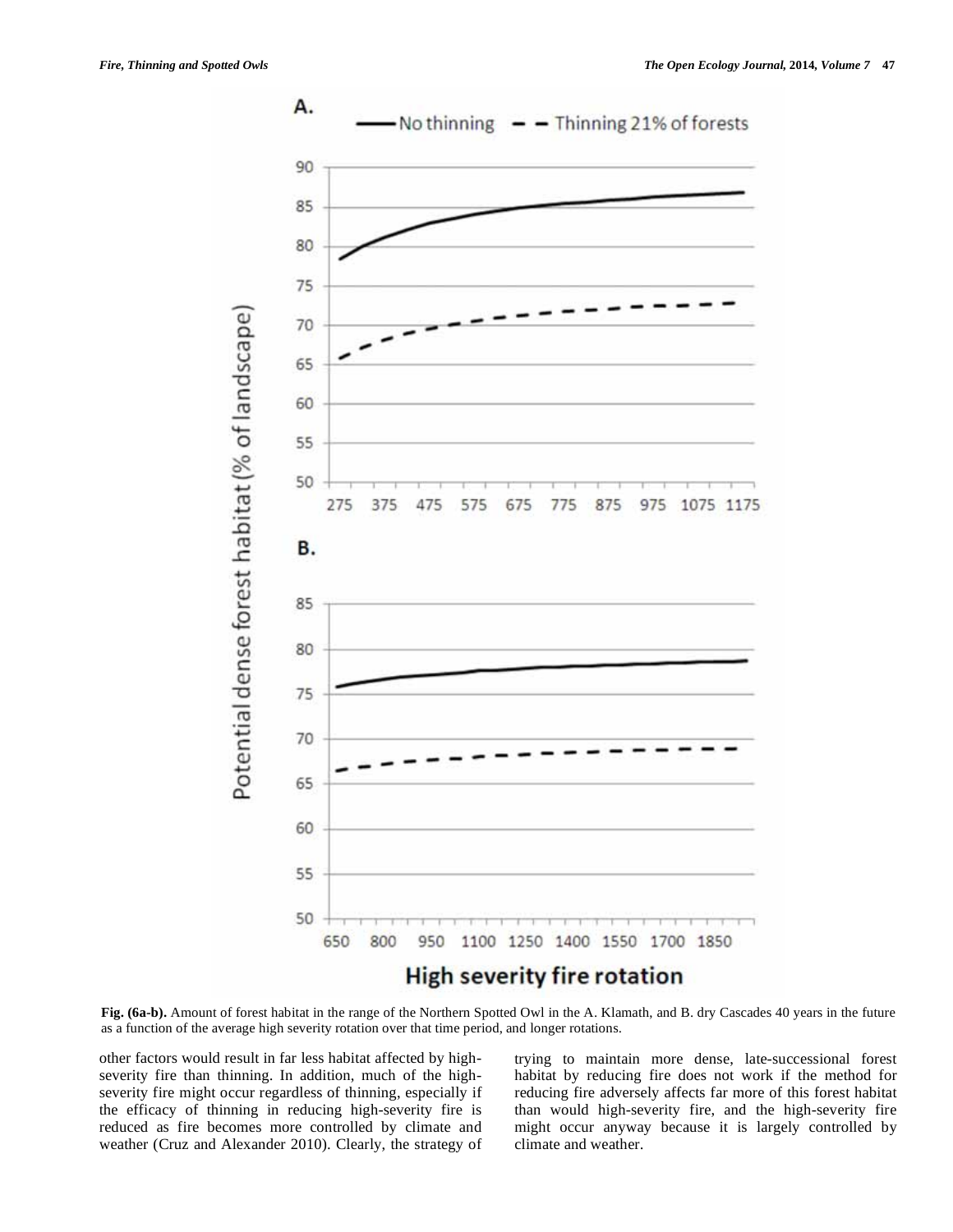There may be silvicultural treatments that can be done in spotted owl habitat that may reduce adverse impacts. For example, thinning that maintains at least  $23-27.5$  m<sup>2</sup> ha basal area. However, given that key habitat elements such as small trees, down wood, and likely some intermediate-sized trees are going to be targeted in any forest fuel reduction treatment, it appears unlikely that any conventional fuels reduction treatment in spotted owl habitat would not have at least some adverse impacts. This is supported by research on thinning that was often less intensive than commercial thinning prescriptions. This research showed negative impacts on spotted owls or their prey, as summarized in our introduction (Waters and Zabel 1995, Waters *et al.* 2000, Carey 2001, Ransome and Sullivan 2002, Gomez *et al.* 2003, Suzuki and Hayes 2003, Ransome *et al.* 2004, Bull *et al.* 2004, Lehmkuhl *et al.* 2006, Meyer *et al.* 2007, Wilson 2010, Holloway and Smith 2011, Manning *et al.* 2012), and how spotted owls have been displaced by even very limited amounts of thinning or contemporary harvest near the nest or activity center (Forsman *et al.* 1984, King 1993, Hicks *et al.* 1999, Meiman *et al.* 2003, Seamans and Gutiérrez 2007). Even if adverse impacts were quite modest, the amount of dense, late-successional forest that might be prevented from experiencing high-severity fire is so much smaller than the area that would be treated in an effort to accomplish this reduction in fire, that the net impact of the thinning would still be much greater. In addition, it is becoming increasingly less clear whether a reduction in high-severity fire below current rates would necessarily be beneficial to spotted owls. The dry forests in which spotted owls are found were historically characterized by mixed-severity fires (see Hessburg *et al.* (2007), Baker (2012), and Odion *et al.* (2014) for historic fire in the dry Cascades of Washington and Oregon, Beaty and Taylor (2001) and Bekker and Taylor (2001, 2010) for the California Cascades, and Wills and Stuart (1994), Taylor and Skinner (1998, 2003), and Odion *et al.* (2014) for the Klamath). Recent research suggests that this historic fire may have neutral and beneficial effects to spotted owls.

 Studies on the effects of fire on spotted owls are few and often focused on other owl subspecies and some studies are confounded by post-fire logging effects (Clark *et al.* 2013). Nonetheless, it has long been known that fire in woody vegetation causes an increase in small rodent populations and consequently raptor populations (Lawrence 1966), and studies on spotted owls and fire where no logging occurred suggest that high-severity fire at current rates may confer benefits or be neutral. Bond *et al.* (2009) found that California Spotted Owls in the Sierra Nevada preferentially foraged in severely burned forests more than unburned forests within about 1.5 km of a core-use area. The percentage of high-severity fire in burned Mexican Spotted Owl (*Strix occidentalis* ssp. *lucida*) sites had no significant influence (Jenness *et al.* 2004). Roberts *et al.* (2011) found no support for an occupancy model for California Spotted Owls that distinguished between burned and unburned sites in unmanaged forests; the mean "owl survey area" that burned at high-severity was 12%, with one survey area experiencing up to 52% high-severity fire, which is almost three times the current amount of severe fire in owl habitat, according to the MTBS data. In a longer-term (1997-2007) study of California Spotted Owl site-occupancy dynamics

throughout the Sierra Nevada, high-severity fire that burned on average 32% of forested vegetation around nests and core roosts had no significant effect on extinction or colonization probabilities, and overall occupancy probabilities were slightly higher in mixed-severity burned areas than in unburned forest (Lee *et al.* 2012), while other research found no significant difference in home range size between mixedseverity fire areas and unburned forest (Bond *et al.* 2013). Studies on reproduction in occupied sites of all three spotted owl subspecies indicated no difference between unburned sites and mixed-severity burned sites (excluding burn out areas created by fire suppression operations) (Jenness *et al.* 2004), or in some cases reproduction may have been greater in burned sites (Bond *et al.* 2002, Roberts 2008). The longerterm value of fire disturbances is in the creation of landscape heterogeneity with inclusions of young stands, improving habitat at the landscape scale. Fire also plays a vital role in creating snags, large down logs, and other key elements of the highest quality spotted owl habitat at the territory scale (Franklin *et al.* 2000). No assessments of fire and thinning effects on spotted owls, including this one, have accounted for any potential beneficial effects of mixed-severity fire, nor the potential negative effects of lack of mixed-severity fire in treated areas.

 While much of the concern about fire and thinning in dry forests of the Pacific Northwest has focused on spotted owls, it may also apply to other biota associated with dense, old forests, including species of conservation concern, such as Pacific fisher (*Martes pennanti pacifica*), which research indicates may benefit from mixed-severity fire (Hanson 2013), the Northern Goshawk (*Accipiter gentilis*), and, following fire, the Black-backed Woodpecker (*Picoides arcticus*), which depends upon higher-severity fire in dense, older forest (Odion and Hanson 2013). Like the spotted owl, studies have documented that this woodpecker is also negatively affected by thinning (Hutto 2008). Also, like the spotted owl, the Back-backed Woodpecker, Pacific Fisher and Northern Goshawk occur in forests where the historic fire regime was not low-severity. Modeling for the fisher, similar to modeling for the spotted owl, has not used the actual rates of high-severity fire and forest regrowth to assess possible impacts of fire, and has assumed that fire represents a loss of fisher habitat (Scheller *et al.* 2011), contrary to more recent empirical findings (Hanson 2013). Not including the actual probability of fire leads to considerably inflated projections of the effects of thinning vs. not thinning in reducing high-severity fire (Rhodes and Baker 2008, Campbell *et al*. 2012). Our findings highlight the need to be cautious about conclusions that thinning treatments are needed for species found in dense forest and that they will not have unintended consequences (e.g., Stephens *et al.* 2012) until long-term, cumulative impacts are better understood. As we found with spotted owls, long-term and unintended consequences may be substantial for species that rely on dense, late-successional forests, especially when these species are sensitive to small amounts of thinning in their territory.

#### **CONCLUSION**

 We used a quantitative approach that, unlike others, accounted for rates of high-severity fire and forest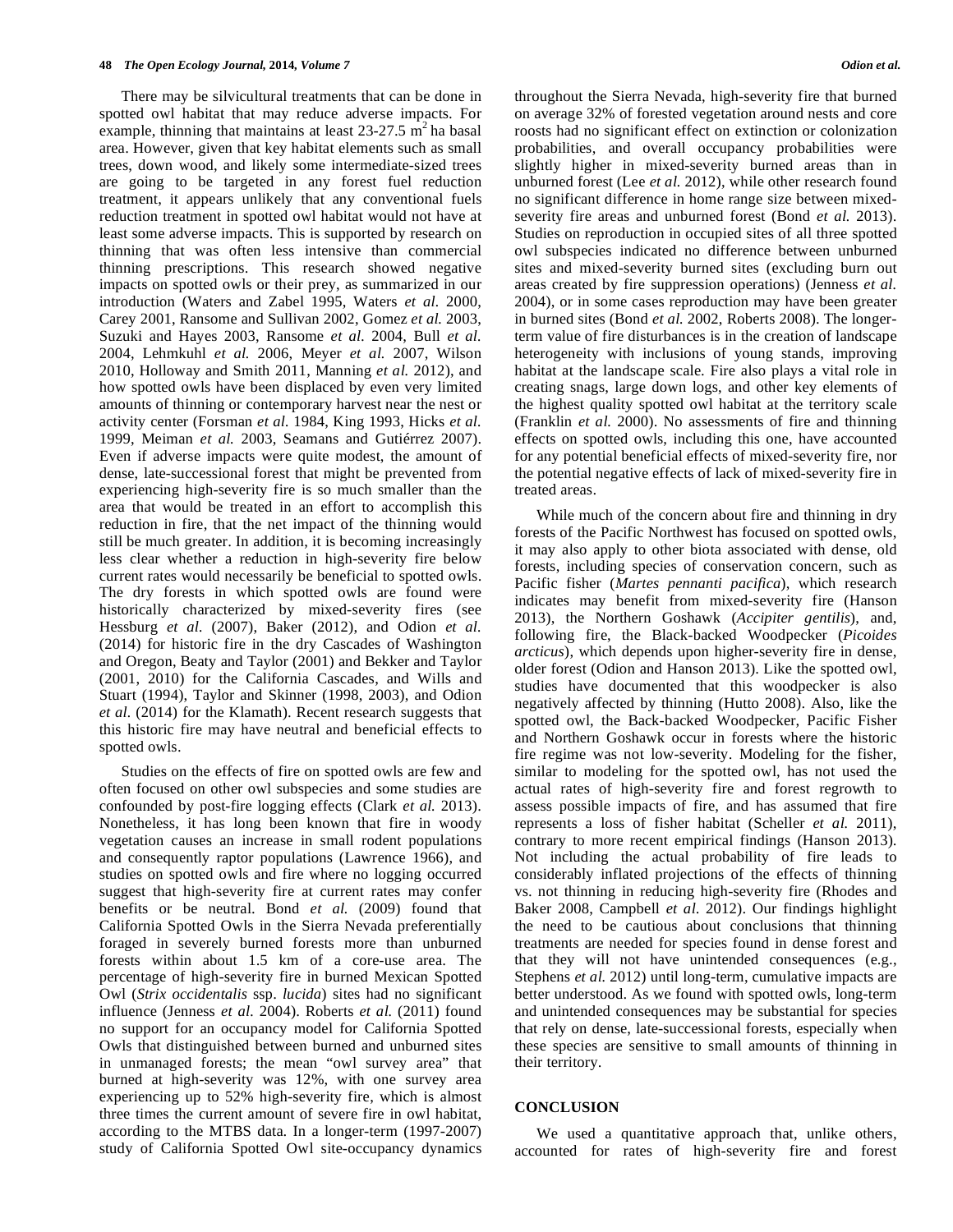recruitment, allowing assessment of future amounts of spotted owl habitat at current rates of fire, with and without thinning. We found that the long-term benefits of commercial thinning would not clearly outweigh adverse impacts, even if much more fire occurs in the future. This conclusion applies even if adverse impacts of treatments are quite modest because of the vastly larger area that would need to be treated compared to area of high-severity fire that might be reduced by thinning. Moreover, our results indicate that, even if a longer time interval is analyzed (e.g., 100 years), the declines in dense, late-successional habitat due to thinning would not flatten, as long as thinning is reoccurring. Thus, where spotted owl management goals take precedence, the best strategy for maintaining habitat will be to avoid thinning treatments that have adverse impacts in spotted owl habitat or potential habitat (Gaines *et al.* 2010). There is ample area outside of existing or potential spotted owl habitat where managers wishing to suppress fire behavior or extent may focus their efforts without directly impacting spotted owls (Gaines *et al.* 2010), such as in areas adjacent to homes or in dense conifer plantations with high fuel hazards (Odion *et al.* 2004). In addition, there are management approaches that may be more effective than thinning in helping accomplish these fire prevention goals, such as controlling human-caused fire ignitions (Cary *et al.* 2009). Lastly, emerging research suggests that fire is not the threat it has been assumed to be for spotted owls, suggesting that, rather than management that focuses on suppressing fire behavior, other, no regrets active management may be more appropriate (Hanson *et al.* 2010). Research is needed to determine if these findings might apply to other species that are characteristic of dense forests, particularly given the widespread and growing emphasis on thinning as a management tool for suppressing wildland fires.

#### **CONFLICT OF INTEREST**

 The authors confirm that this article content has no conflict of interest.

## **ACKNOWLEDGEMENTS**

 We thank Tim Sinnott for GIS analyses and the anonymous reviewers for helpful comments on the manuscript. We also thank R. Anthony and Kelly Odion for helpful discussions.

# **SUPPORTIVE/SUPPLEMENTARY MATERIAL**

 Supplementary material is available on the publishers Web site along with the published article.

### **REFERENCES**

- Agee, JK, & Skinner, CN (2005) Basic principles of forest fuel reduction treatments. *Forest Ecology and Management*, 211, 83-96.
- Ager, AA, Finney, MA, Kerns, BK & Maffei, H (2007) Modeling wildfire risk to Northern Spotted Owl (*Strix occidentalis caurina*) habitat in central Oregon, USA. *Forest Ecology and Management*, 246, 45- 56.
- Baker, WL (2009) *Fire Ecology in Rocky Mountain landscapes*. Island Press, Washington D.C., USA.
- Baker*,* WL (2012) Implications of spatially extensive historical data from surveys for restoring dry forests of Oregon's eastern Cascades. *Ecosphere,* 3, 23.
- Beaty, RM, & Taylor, AH (2001) Spatial and temporal variation of fire regimes in a mixed conifer forest landscape, southern Cascades, California, USA. *Journal of Biogeography*, 28, 955-66.
- Bekker, MF., & Taylor, AH. (2001) Gradient analysis of fire regimes in montane forests of the southern Cascade Range, Thousand Lakes Wilderness, California, USA. *Plant Ecology*, 155, 15-28.
- Bekker, MF, & Taylor, AH (2010) Fire disturbance, forest structure, and stand dynamics in montane forest of the southern Cascades, Thousand Lakes Wilderness, California, USA. *Ecoscience*, 17, 59- 72.
- Bond, ML, Gutiérrez, RJ, Franklin, AB, LaHaye, WS, May, CA & Seamans, ME (2002) Short-term effects of wildfires on spotted owl survival, site fidelity, mate fidelity, and reproductive success. *Wildlife Society Bulletin*, 30, 1022-28.
- Bond, ML, Lee, DE, Siegel, RB, & Ward Jr, JP (2009) Habitat use and selection by California Spotted Owls in a postfire landscape. *Journal of Wildlife Management*, 73, 1116-24.
- Bond, ML, Lee, DE, Siegel, RB, & Tingley, MW (2013) Diet and homerange size of California Spotted Owls in a burned forest. *Western Birds*, 44, 114-26.
- Buchanan, JB, & Irwin, LL (1998) Variation in spotted owl nest site characteristics within the eastern Cascade Mountains Province in Washington. *Northwestern Naturalist*, 79, 33-40.
- Buchanan, JB, Irwin, LL & McCutchen, EL (1995) Within-stand nest site selection by spotted owls in the eastern Washington Cascades. *Journal of Wildlife Management*, 59, 301-10.
- Bull, EL, Heater, TW & Youngblood, A (2004) Arboreal squirrel response to silvicultural treatements for dwarf mistletoe control in northeastern Oregon. *Western Journal of Applied Forestry*, 19, 133-41.
- Calkin, DE, Hummel, SS & Agee, JK (2005) Modeling trade-offs between fire threat reduction and late seral forest structure. *Canadian Journal of Forest Research*, 35, 2562-74.
- Campbell, JL, Harmon, ME & Mitchell, SR (2012) Can fuel-reduction treatments really increase forest carbon storage in the western U.S. by reducing future fire emissions? *Frontiers in Ecology and Environment,* 10, 83-90.
- Carey, AB (2001) Experimental manipulation of spatial heterogeneity in Douglas-fir forests: effects on squirrels. *Forest Ecology and Management*, 152, 13-30.
- Cary, GJ, Flannigan, MD, Keane, RE, Bradstock, RA, Davies, ID, Lenihan, JM, Li, C Logan, KA & Parsons, RA (2009) Relative importance of fuel management, ignition management and weather for area burned: evidence from landscape–fire succession models. *International Journal of Wildland Fire*, 18, 147-56.
- Clark, DA, Anthony, RG, & Andrews, LS (2013) Relationship between wildfire, salvage logging, and occupancy of nesting territories by Northern Spotted Owls. *The Journal of Wildlife Management*, 77, 672-88.
- Cruz, MG, & Alexander, ME (2010) Assessing crown fire potential in coniferous forests of western North America: a critique of current approaches and recent simulation studies. *International Journal of Wildland Fire*, 19, 377-98.
- DellaSala, DA, & Williams, JE (2006) The Northwest Forest Plan, a global model of forest management in contentious times. *Conservation Biology*, 20, 274-6.
- Dugger, KM, Anthony, RM, & Andrews, LS (2011) Transient dynamics of invasive competition: Barred owls, spotted owls, habitat, and the demons of competition present. *Ecological Applications*, 21, 2459- 68.
- Everett, RL, Schellhaas, D, Spurbeck, D, Ohlson, P, Keenum, D & Anderson, T (1997) Structure of Northern Spotted Owl nest stands and their historical conditions on the eastern slope of the Pacific Northwest Cascades, USA. *Forest Ecology and Management*, 94, 1-14.
- Forsman, ED, Meslow, EC, & Wight, HM (1984) Distribution and biology of the spotted owl in Oregon. *Wildlife Monographs*, No. 87.
- Franklin, AB, Anderson, DR, Gutiérrez, RJ & Burnham, KP (2000) Climate, habitat quality, and fitness in Northern Spotted Owl populations in northwestern California. *Ecological Monographs*, 70, 539-590.
- Franklin, JF, & Johnson, NK (2012) A restoration framework for federal forests in the Pacific Northwest. *Journal of Forestry*, 110, 429-39.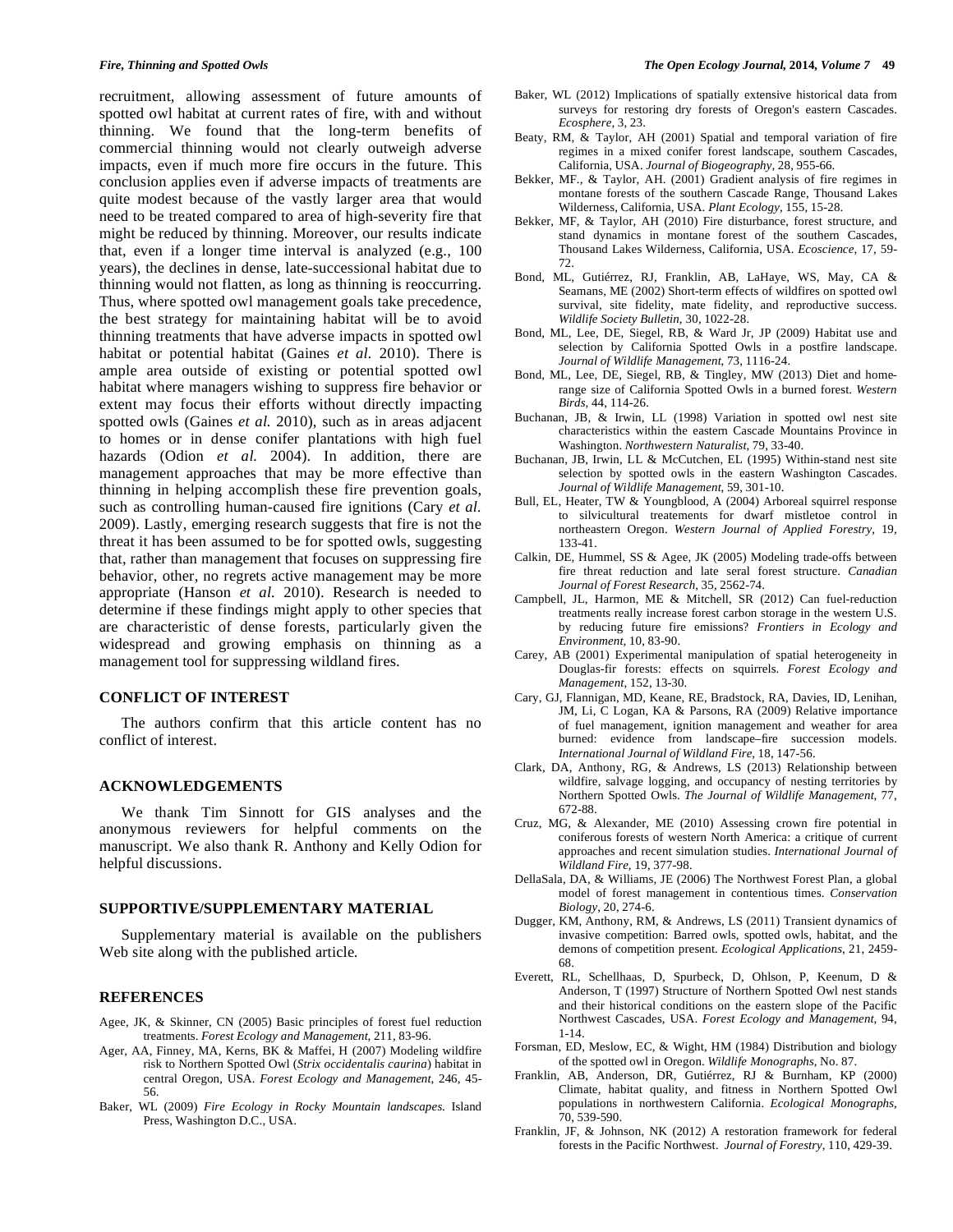#### **50** *The Open Ecology Journal,* **2014***, Volume 7 Odion et al.*

- Gaines, WL, Harrod, RJ, Dickinson, J, Lyons, AL & Halupka K (2010) Integration of Northern Spotted Owl habitat and fuels treatments in the eastern Cascades, Washington, USA. *Forest Ecology and Management*, 260, 2045-52.
- Gomez, D, Anthony, RG, & Hayes, JP (2005) Influence of thinning of Douglas-fir forests on population parameters and diet of northern flying squirrels. *Journal of Wildlife Management*, 69, 1670-82.
- Hanson CT (2013) Habitat use of Pacific fishers in a heterogeneous post-fire and unburned forest landscape on the Kern Plateau, Sierra Nevada, California. *The Open Forest Science Journal*, 6, 24-30.
- Hanson, CT, Odion, DC, DellaSala, DA, & Baker, WL (2009) Overestimation of fire risk in the Northern Spotted Owl recovery plan. *Conservation Biology*, 23, 1314-9.
- Hanson, CT, Odion, DC, DellaSala, DA, & Baker, WL (2010) Morecomprehensive recovery actions for Northern Spotted Owls in dry forests: reply to Spies *et al. Conservation Biology*, 24, 334-7.
- Hessburg, PF, Povak, NA, & Salter, RB (2008) Thinning and prescribed fire effects on dwarf mistletoe severity in an eastern Cascade dry forest, Washington. *Forest Ecology and Management*, 255, 2907-15.
- Hessburg, PF, Salter, RB, & James, KM (2007) Re-examining fire severity relations in pre-management era mixed conifer forests: inferences from landscape patterns of forest structure. *Landscape Ecology*, 22, 5-24.
- Hicks, LL, Stabins, HC, & Herter, DR (1999) Designing spotted owl habitat in a managed forest *Journal of Forestry*, 97, 20-25.
- Holloway, GL, & Smith, WP (2011) A meta-analysis of forest age and structure effects on northern flying squirrel densities. *Journal of Wildlife Management*, 75, 668-74.
- Hummel, S, & Calkin, DE (2005) Costs of landscape silviculture for fire and habitat management. *Forest Ecology and Management*, 207, 385-404.
- Hutto, RL, (2008) The ecological importance of severe wildfires: some like it hot. *Ecological Applications*, 18, 1827-34.
- Irwin, LL, Rock, DF & Rock, SC (2012) Habitat selection by Northern Spotted Owls, in mixed conifer forests. *The Journal of Wildlife Management*, 76, 200-13.
- Jenness, JJ, Beier, P, & Ganey, JL (2004) Associations between forest fire and Mexican Spotted Owls. *Forest Science*, 50, 765-72.
- Johnson, KN, & Franklin, JF (2009) *restoration of federal forests in the pacific northwest: strategies and management implications*. Unpublished Report. Oregon State University, Corvallis (available from http://www.cof.orst.edu/cof/fs/PDFs/RestorationOfFederal-ForestsInThePacificNorthwest.pdf, [Accessed 26 October, 2012].
- King, GM (1993) *Habitat Characteristics of Northern Spotted Owls in Eastern Washington*. Masters Thesis. University of California, Berkeley.
- LaHaye, WS, & Gutiérrez, RJ (1999) Nest sites and nesting habitat of the Northern Spotted Owl in northwestern California. *The Condor*, 101, 324-30.
- Lawrence, GE (1966) Ecology of vertebrate animals in relation to chaparral fire in the Sierra Nevada Foothills. *Ecology*, 47, 278-91.
- Lee, DE, Bond, ML & Siegel, RS (2012) Dynamics of breeding-season site occupancy of the California Spotted Owl in burned forests. *The Condor*, 114, 792-802.
- Lee, D, & Irwin, LL (2005) Assessing risks to spotted owls from forest thinning in fire-adapted forests of the western United States. *Forest Ecology and Management*, 211, 191-209.
- Lehmkuhl, JF, Kennedy, M, Ford, DE, Singleton, PH, Gaines, WL, & Lind, RL (2007) Seeing the forest for the fuel: Integrating ecological values and fuel management. *Forest Ecology and Management*, 259, 73-80.
- Lehmkuhl, JF, Kistler, KD & Begley, JS (2006) Bushy-tailed woodrat abundance in dry forests of eastern Washington. *Journal of Mammalogy*, 87, 371-9.
- Manning, T, Hagar, JC, & McComb, BC (2012) Thinning of young Douglas-fir forests decreases density of northern flying squirrels in the Oregon Cascades. *Forest Ecology and Management*, 264, 15- 124.
- Meiman, S, Anthony, RG, Glenn, EM, Bayless, T, Ellingson, A, Hansen, MC, & Smith, C (2003) Effects of commercial thinning on home range and habitat use patterns of a males Northern Spotted Owl: a case study. *The Wildlife Society Bulletin,* 31, 1254-62.
- Meyer, MD, Kelt, DA, & North, MP (2007) Microhabitat associations of northern flying squirrels in burned and thinned forest stands of the Sierra Nevada. *American Midland Naturalist*, 157, 202-11.
- Miller, JD, & Thode, AE (2007) Quantifying burn severity in a heterogeneous landscape with a relative version of the delta Normalized Burn Ratio (dNBR). *Remote Sensing of Environment*, 109, 66-80.
- Miller, JD, Skinner CN, Safford, HD, Knapp, EE, & Ramirez, CM (2012) Trends and causes of severity, size, and number of fires in northwestern California, USA. *Ecological Applications*, 22, 184- 203.
- Moeur, M, Spies, TA, Hemstrom, M, Martin, JR, Alegria, J, Browning, J Cissel, J, Cohen, WB, Demeo, TE, Healey, S, & Warbington, R (2005) Northwest Forest Plan—the first 10 years (1994-2003): status and trend of late-successional and old-growth forest. *U.S. Forest Service General Technical Report PNW-GTR-646*, Pacific Northwest Research Station, Portland, Oregon, USA.
- Odion, DC, Frost, EJ, Strittholt, JR, Jiang, H, DellaSala, DA, & Moritz, MA (2004) Patterns of fire severity and forest conditions in the western Klamath mountains, California. *Conservation Biology*, 18, 927-36.
- Odion, DC, & Hanson, CT (2013) Projecting impacts of fire management on a biodiversity indicator in the Sierra Nevada and Cascades, USA: the black-backed woodpecker. *The Open Journal of Forest Science*, 6, 14-23.
- Odion, DC, Hanson, CT, Arsenault, A., Baker, WL, DellaSala, DA, Hutto, RL, Klenner, W, Moritz, MA, Sherriff, RL, Veblen, TT, & Williams, MA (2014) Examining historical and current mixedseverity fire regimes in ponderosa pine and mixed-conifer forests of western North America. *PLoS ONE*, 9, e87852.
- Pidgeon, AM (1995) *Habitat Characteristics of Northern Spotted Owls in the Unmanaged forest of the Yakima Indian Reservation, Eastern Washington.* Masters Thesis. Central Washington University, Ellensburg, Washington, USA.
- Power, TM (2006) Public timber supply, market adjustments, and local economies: economic assumptions of the Northwest Forest Plan. *Conservation Biology*, 20, 341-50.
- Ransome, DB, & Sullivan, TP (2002) Short-term population dynamics of *Glaucomys sabrinus* and *Tamiasciurus douglasii* in commercially thinned and unthinned stands of coastal coniferous forest. *Canadian Journal of Forest Research*, 32, 2043-50.
- Ransome, DB, Lindgren, PMF, Sullivan, DS & Sullivan, TP (2004) Longterm responses of ecosystem components to stand thinning in young lodgepole pine forest. I. Population dynamics of northern flying squirrel and red squirrel. *Forest Ecology and Management*, 202, 355-67.
- Raphael, MG, Hessburg, P, Kennedy, R, Lehmkuhl, J, Marcot BG, Scheller R, Singleton P, & Spies T (2013) Assessing the compatibility of fuel treatments, wildfire risk, and conservation of northern spotted owl habitats and populations in the eastern Cascades: a multi-scale analysis. JFSP Project 09-1-08-31. United States Joint Fire Science Program, Boise, Idaho (https://www.firescience.gov/projects/09-1- 08-31/project/09-1-08-31\_final\_report.pdf, [Accessed 19 June 2014].
- Rhodes, JJ, & Baker, WL (2008) Fire probability, fuel treatment effectiveness and ecological tradeoffs in western U.S. public forests. *Open Forest Science Journal*, 1, 1-7.
- Roberts, SL (2008) *The effects of fire on California Spotted Owls and their mammalian prey in the central Sierra Nevada, California*. Ph.D Dissertation, University of California Davis.
- Roberts, SL; van Wagtendonk, JW; Miles, AK; & Kelt, DA (2011) Effects of fire on spotted owl site occupancy in a late-successional forest. *Biological Conservation*, 144, 610-9.
- Roloff, GJ, Mealey, SP, & Bailey, JD (2012) Comparative hazard assessment for protected species in a fire-prone landscape. *Forest Ecology and Management*, 277, 1-10.
- Roloff, GJ, Mealey, SP, Clay, C, Barry, J, Yanish, C & Neuenschwander, L (2005) A process for modeling short- and long-term risk in the southern Oregon Cascades. *Forest Ecology and Management*, 211, 166-90.
- Scheller, RM, Spencer, WD, Rustigian-Ramosos, Syphard, AD, Ward BC, & Strittholt, JR (2011) Using stochastic simulation to evaluate competing risks of wildfires and fuels managment on an isolated forest carnivore. *Landscape Ecology*, 26, 1491-504.
- Seamans, ME & Gutiérrez RJ (2007) Habitat selection in a changing environment: the relationship between habitat alteration and spotted owl territory occupancy and breeding dispersal. *The Condor*, 109, 566-6.